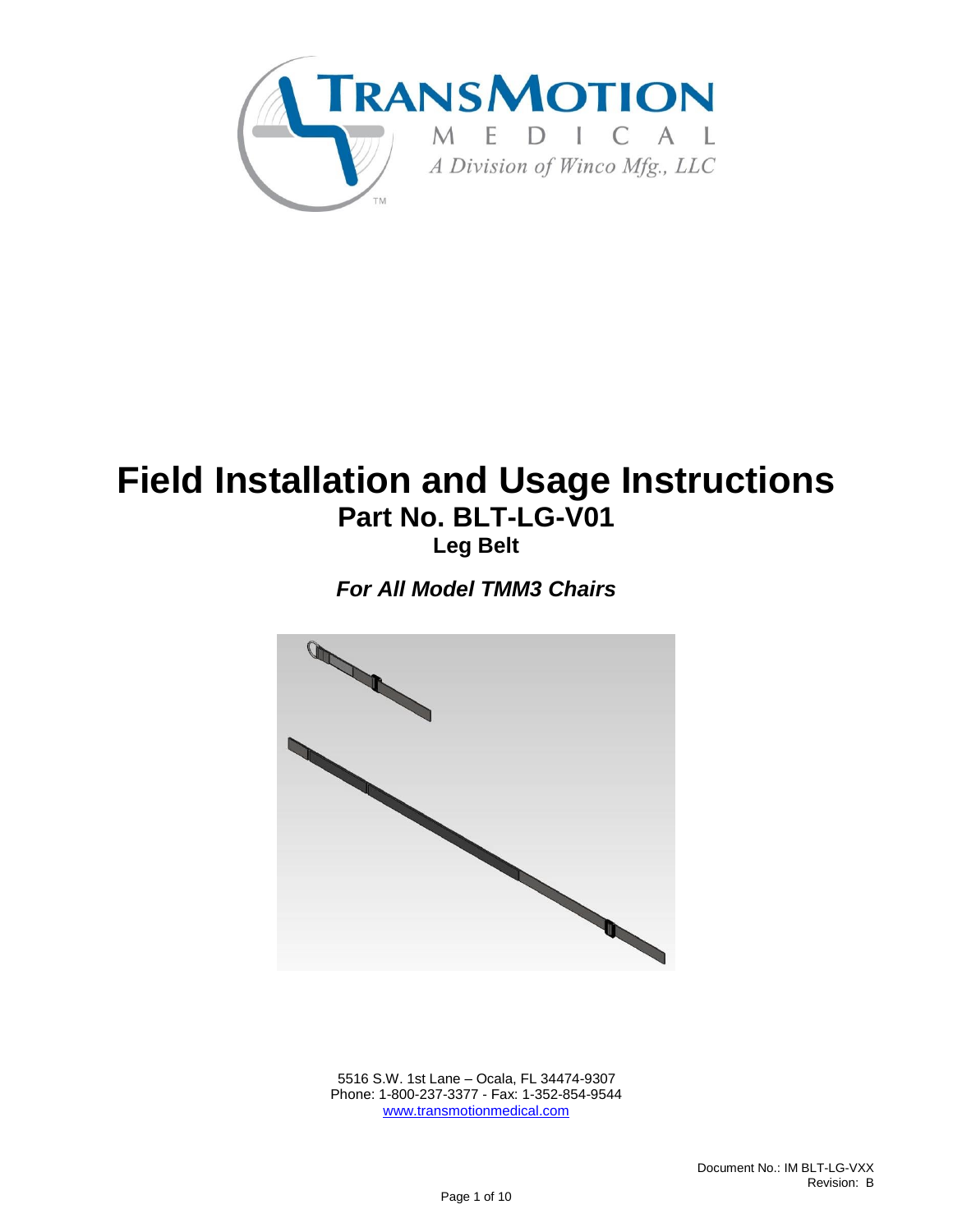# **TABLE OF CONTENTS**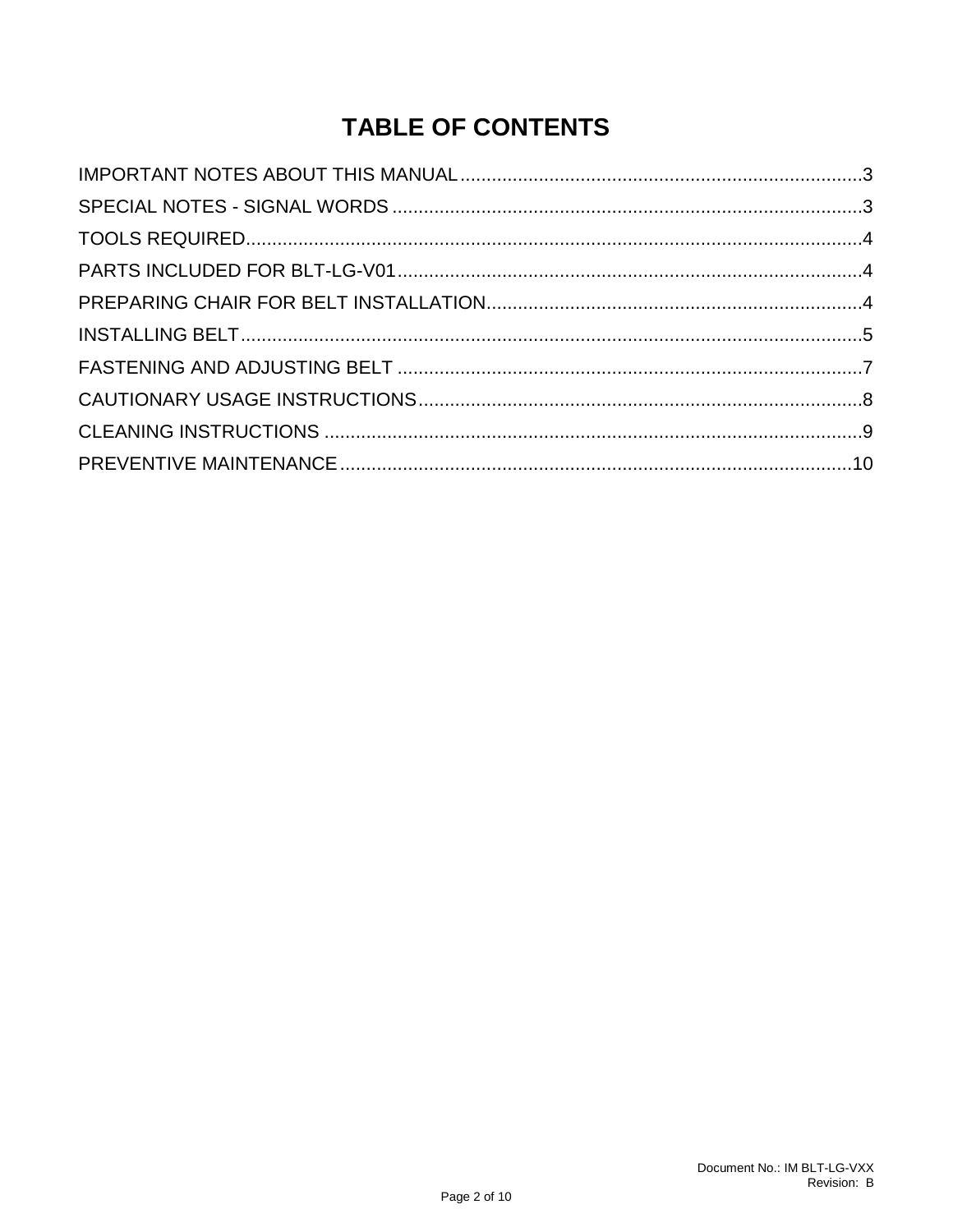### <span id="page-2-0"></span>**IMPORTANT NOTES ABOUT THIS MANUAL**

This Field Installation and Usage Instruction manual is intended to assist you with installation of your TransMotion Medical Product. Carefully read this manual before using the equipment or doing service / maintenance on it. If you are unable to understand the WARNINGS, CAUTIONS, and instructions, contact TransMotion Medical Customer Service before attempting to operate or service the equipment. Otherwise, personal injury or property damage may result.

To ensure safe operation of this device, it is essential that methods and procedures be established for educating and training staff on the safe and effective operation of the product.

TransMotion Medical reserves the right to change specifications without notice.

The information contained in this document is subject to change without notice.

Specifications listed are nominal, and operation may vary slightly from unit to unit due to tolerance variations.

Figures contained within this document may not depict exactly the model you have. This document may cover many closely related models.

### <span id="page-2-1"></span>**SPECIAL NOTES - SIGNAL WORDS**

Signal words are used in this manual and apply to hazards which could result in injury or property damage. The following is a definition of those signal words as used in this document:

#### **ADANGER**

Indicates an imminently hazardous situation which, if not avoided, will result in death or serious injury.

#### **AWARNING**

Indicates a potentially hazardous situation which, if not avoided, could result in death or serious injury.

#### **ACAUTION**

Indicates a potentially hazardous situation which, if not avoided, may result in minor or moderate injury. It may also be used to alert against unsafe practices or potential property damage hazards.

# **NOTICE**

Provides important information, makes special instructions clearer, or provides service personnel information to make maintenance easier.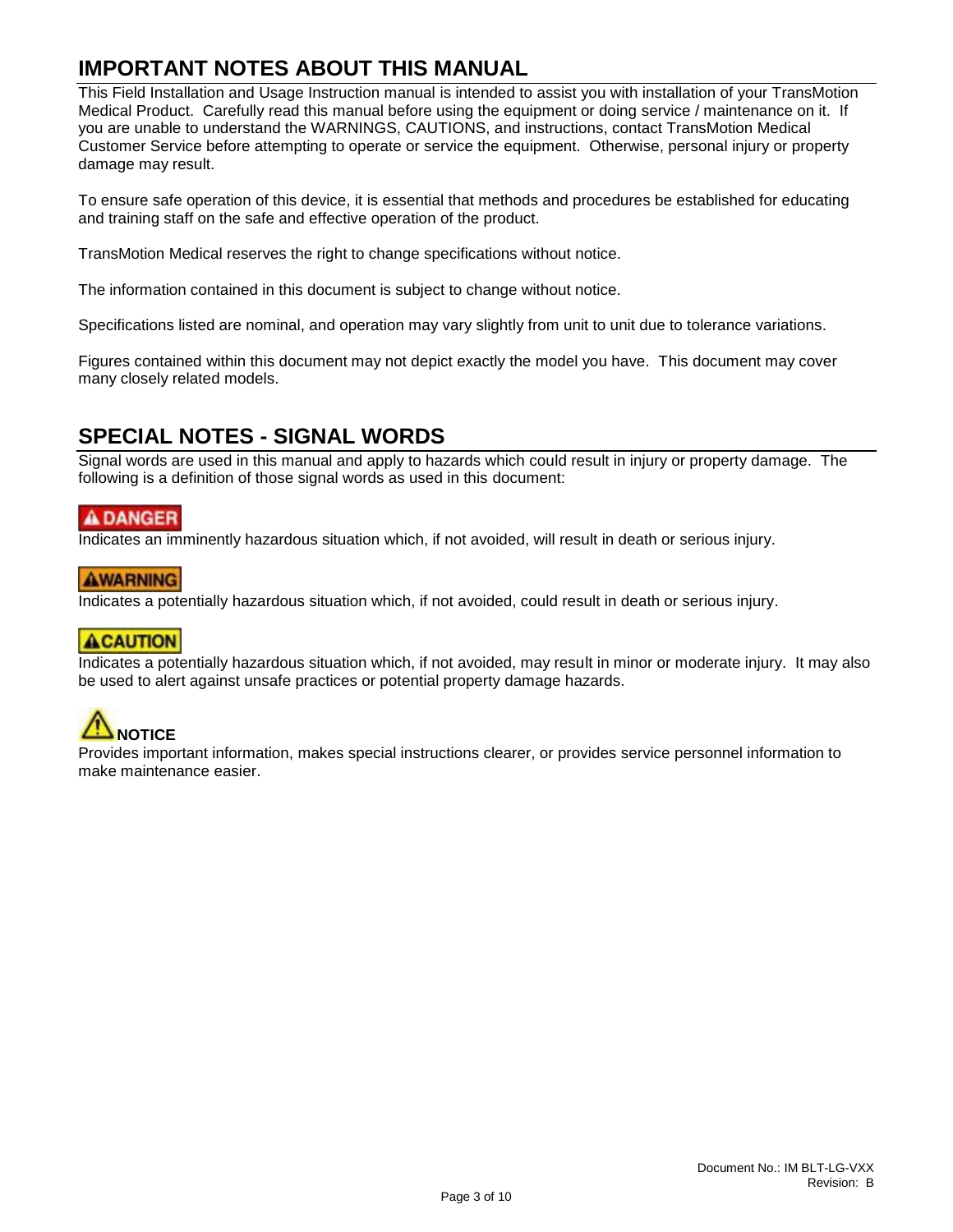## <span id="page-3-0"></span>**TOOLS REQUIRED**

Tools are not required to install belts.

## <span id="page-3-1"></span>**PARTS INCLUDED FOR BLT-LG-V01**

Verify that these parts have been received:

- Short Belt (with one adjustable double-D ring and one fixed D ring).
- Long Belt (with one adjustable double-D ring and Velcro® hook and loop sections).

If parts are missing, contact TMM Service Department toll-free at 1-800-237-3377.



# <span id="page-3-2"></span>**PREPARING CHAIR FOR BELT INSTALLATION**

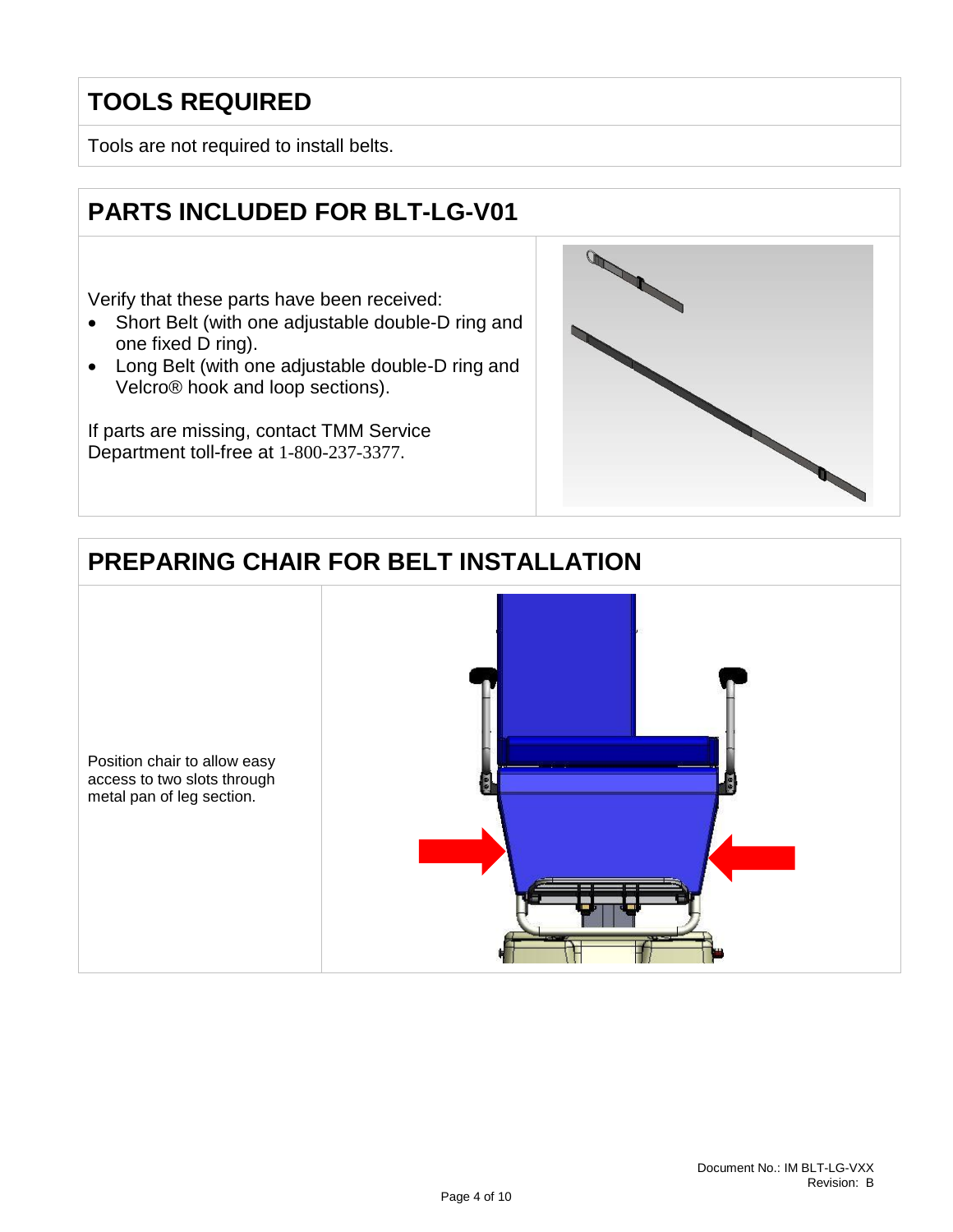## <span id="page-4-0"></span>**INSTALLING BELT**

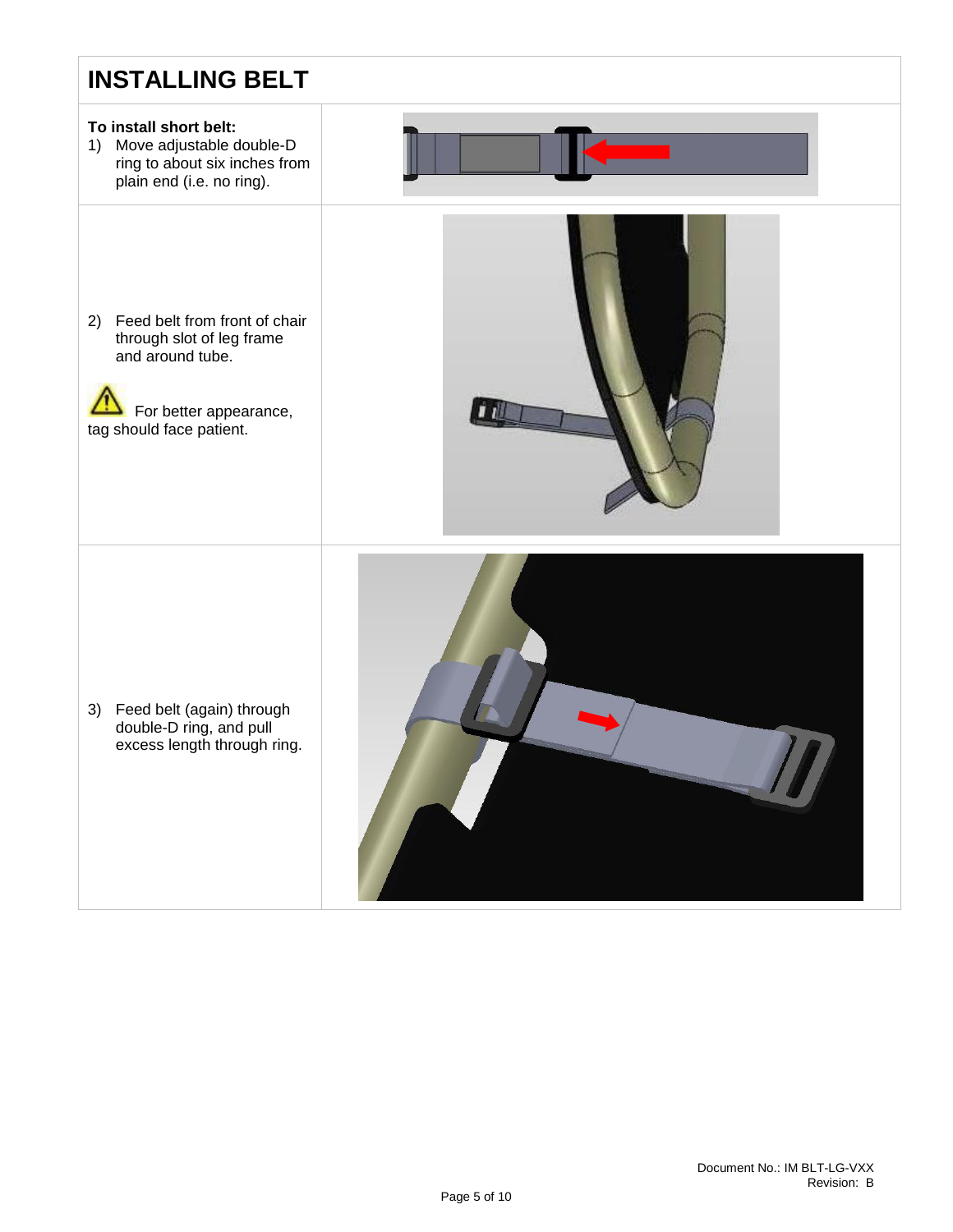#### **To install long belt:**

- 1) Move adjustable double-D ring to about eight inches from plain end (i.e. no Velcro®).
- 2) Feed belt from front of chair through other slot of leg frame and around tube.

 $\sqrt{2}$ For proper use, Velcro<sup>®</sup> should face outward (away from patient).



3) Feed belt (again) through double-D ring, and pull excess length through ring.

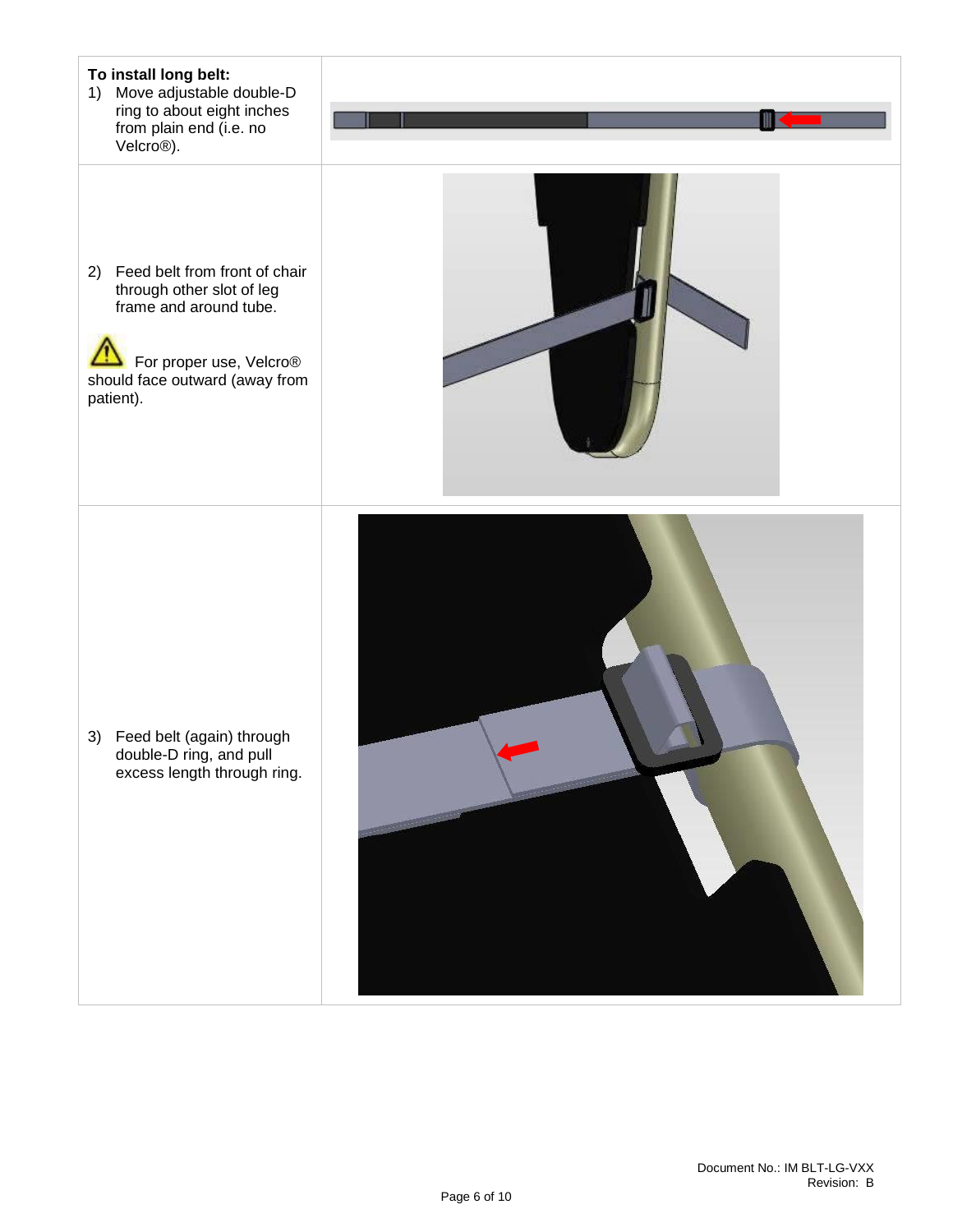## <span id="page-6-0"></span>**FASTENING AND ADJUSTING BELT**



1) With patient in chair, place long belt around patient's shins, and feed Velcro® through fixed ring of short belt.



2) Pull excess length through fixed ring, and fold belt back to engage Velcro® hook (abrasive) and loop (soft) areas.

 Ensure proper fit and patient's comfort while fastening belt.



#### **To adjust belt:**

For patients with larger and smaller shins, belt length may need to be adjusted to ensure engagement of Velcro®. Either belt can be adjusted by reversing installation process, moving adjustable double-D ring as needed, and then repeating installation.

#### **ACAUTION** WHEN ADJUSTING BELT LENGTH, ENSURE AT LEAST ONE INCH OF EXCESS BELT **EXTENDS BEYOND DOUBLE-D RING TO PREVENT BELT FROM SLIPPING OUT OF DOUBLE-D RING.**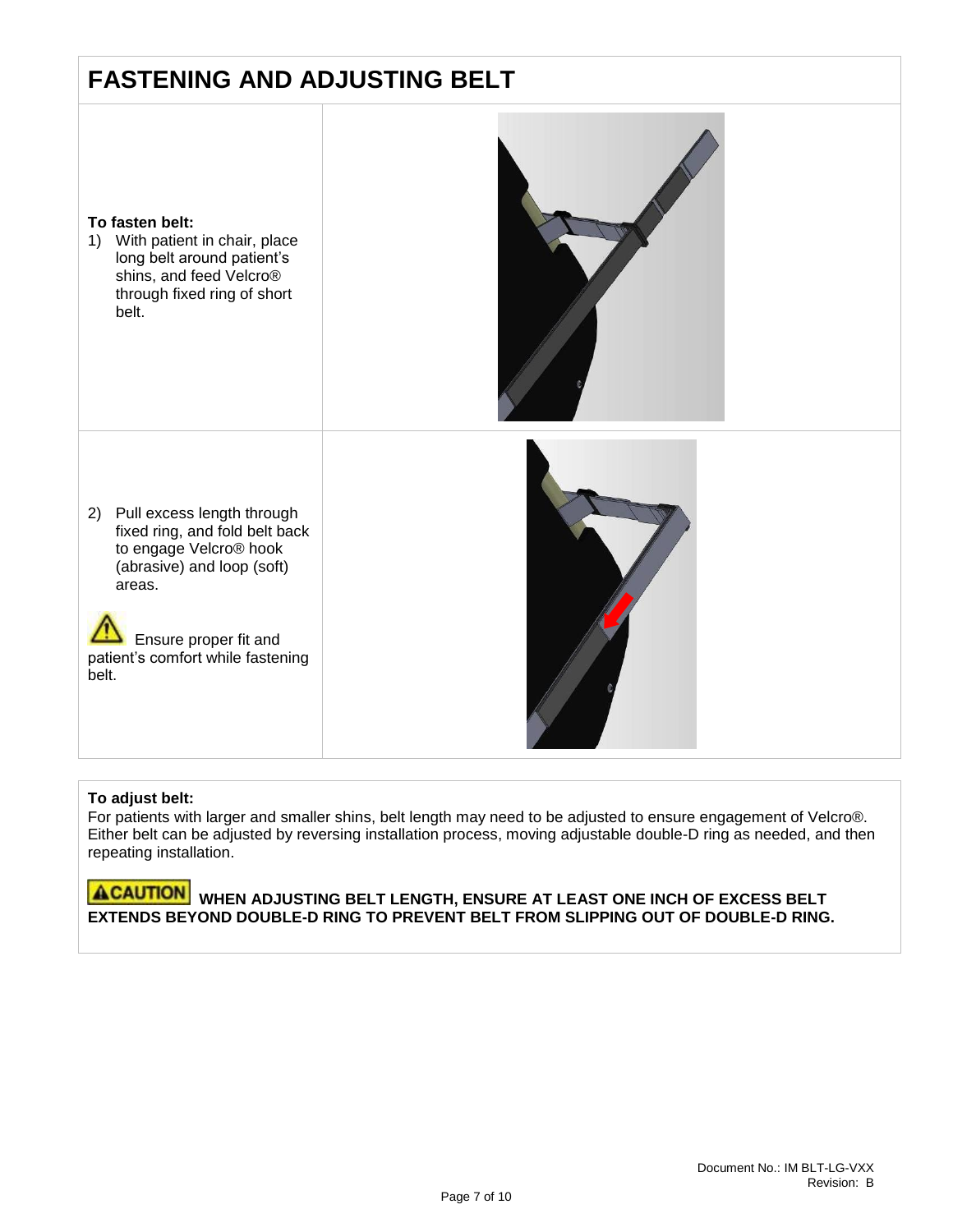### <span id="page-7-0"></span>**CAUTIONARY USAGE INSTRUCTIONS**

When using this accessory, please follow these cautionary usage instructions:

#### **ACAUTION**

- $\parallel$  **TO PREVENT PERSONAL INJURY TO PATIENT AND MEDICAL STAFF, FOLLOW YOUR MEDICAL FACILITY'S PROTOCOL FOR SAFE PATIENT HANDLING.**
- **ENSURE BELT IS PROPERLY INSTALLED AND SECURELY FASTENED PRIOR TO TRANSPORTING PATIENT IN CHAIR TO PREVENT PERSONAL INJURY TO PATIENT.**
- **ENSURE BELTS ARE PROPERLY STOWED PRIOR TO PATIENT EGRESS TO PREVENT PATIENT TRIPPING.**
- **BELTS ARE INTENDED FOR PATIENT USE ONLY. DO NOT SECURE MEDICAL EQUIPMENT WITH BELTS.**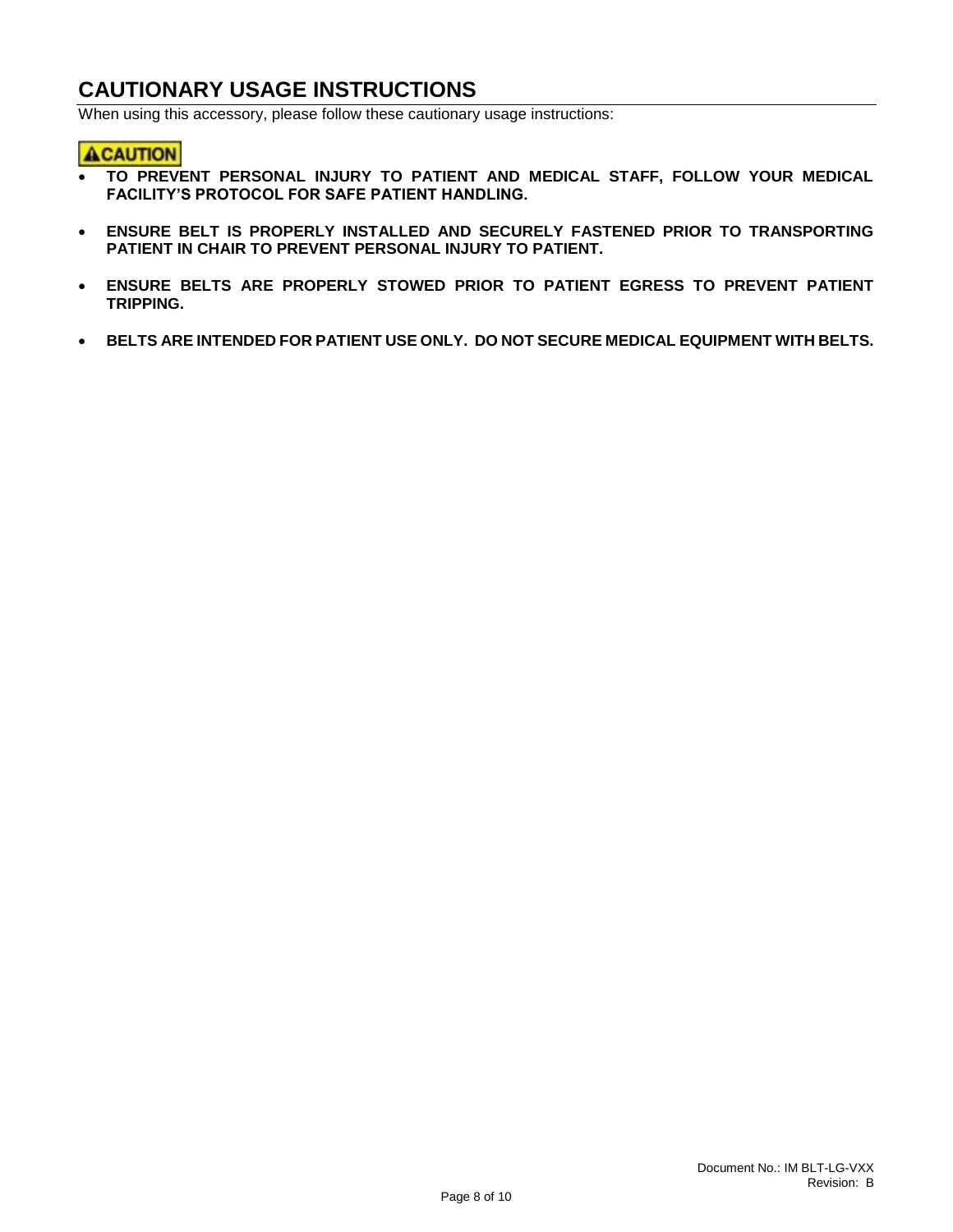# **ACAUTION** STEAM AND/OR PRESSURE CLEANING CHAIR WILL VOID WARRANTY

| <b>COMPONENT</b>                                 | <b>FREQUENCY</b>                                       | <b>PROCEDURE</b>                                   | <b>CLEANING</b><br><b>AGENT</b>                              | <b>COMMENT</b>                                        |
|--------------------------------------------------|--------------------------------------------------------|----------------------------------------------------|--------------------------------------------------------------|-------------------------------------------------------|
| All Rails and Painted<br>Metal                   | As required/in<br>accordance with<br>facility policies | Wipe with damp<br>cloth and allow to<br>air dry    | Facility approved<br>detergents,<br>disinfectants &<br>water | Check for chipped<br>paint/chrome                     |
| <b>Base Cover</b>                                | As required/in<br>accordance with<br>facility policies | Wipe with damp<br>cloth and allow to<br>air dry    | Facility approved<br>detergents,<br>disinfectants &<br>water | Check for peeling or<br>missing labels                |
| Actuators and<br><b>Battery Pack</b>             | As required/in<br>accordance with<br>facility policies | Wipe with damp<br>cloth and allow to<br>air dry    | Facility approved<br>detergents,<br>disinfectants &<br>water | Clean exterior<br>surfaces only with<br>minimal water |
| Pendants                                         | As required/in<br>accordance with<br>facility policies | Wipe with damp<br>cloth and allow to<br>air dry    | Facility approved<br>detergents,<br>disinfectants &<br>water | Clean exterior<br>surfaces only with<br>minimal water |
| <b>All Other Surfaces</b>                        | As required/in<br>accordance with<br>facility policies | Wipe with damp<br>cloth and allow to<br>air dry    | Facility approved<br>detergents,<br>disinfectants &<br>water | Check for damage                                      |
| <b>TransMotion</b><br><b>Medical Accessories</b> | As required/in<br>accordance with<br>facility policies | Wipe with damp<br>cloth and allow to<br>air dry    | Facility approved<br>detergents,<br>disinfectants &<br>water | Check for damage                                      |
| 3rd Party<br>Accessories                         | As required/in<br>accordance with<br>facility policies | Consult manual provided by accessory manufacturer. |                                                              |                                                       |

\* Use of Facility approved detergents and disinfectants must comply with the instructions provided by the manufacturer(s) of those products.